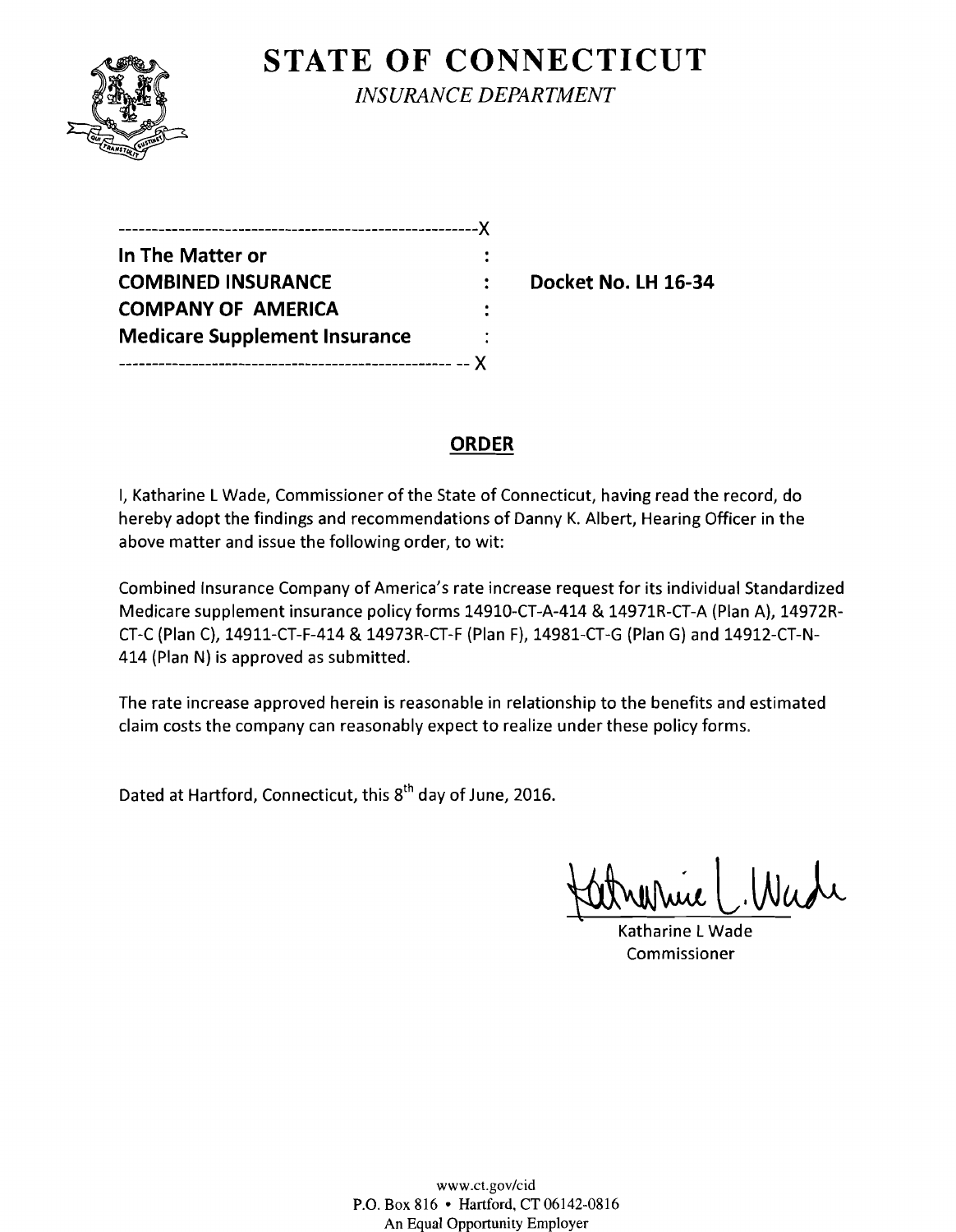

**STATE OF CONNECTICUT** *INSURANCE DEPARTMENT* 

| .------- <i>----------</i> ----------------X |   |
|----------------------------------------------|---|
| In The Matter of                             |   |
| <b>COMBINED INSURANCE COMPANY :</b>          |   |
| Of AMERICA                                   |   |
| <b>Medicare Supplement Insurance</b>         | ÷ |
|                                              |   |

Docket No. LH 16-34

## PROPOSED FINAL DECISION

## 1. INTRODUCTION

The Insurance Commissioner of the State of Connecticut is empowered to review rates charged for individual and group Medicare supplement policies sold to any resident of this State who is eligible for Medicare. The source for this regulatory authority is contained in Chapter 700c and Section 38a-495a of the Connecticut General Statutes.

After due notice, a hearing was held at the Insurance Department in Hartford on Thursday, May 26, 2016, to consider whether or not the rate increase requested by Combined Insurance Company of America on its individual Standardized Medicare supplement business should be approved.

No members from the general public attended the hearing.

No Company representatives from Combined Insurance Company of America attended the hearing.

The hearing was conducted in accordance with the requirements of Section 38a-474, Connecticut General Statutes, the Uniform Administrative Procedures Act, Chapter 54 of Section 3 8a-8-1 et seq. of the Regulations of Connecticut State Agencies.

A Medicare supplement (or Medigap) policy is a private health insurance policy sold on an individual or group basis, which provides benefits that are additional to the benefits provided by Medicare. For many years Medicare supplement policies have been highly regulated under both state and federal law to protect the interests of persons eligible for Medicare who depend on these policies to provide additional coverage for the costs of health care.

Effective December 1, 2005, Connecticut amended its program of standardized Medicare supplement policies in accordance with Section 38a-496a of the Connecticut General Statutes, and Sections 38a-495a-1 through 38a-495a-21 ofthe Regulations of Connecticut Agencies. This program, which conforms to federal requirements, provides that all "core" package of benefits known as Plan A. Insurers may also offer any one or more of eleven other plans (Plans B through N).

Effective January 1, 2006, in accordance with Section 38a-495c of the Connecticut General Statutes (as amended by Public Act 05-20) premiums for all Medicare supplement policies in the state must use community rating. Rates for Plans A through N must be computed without regard to age, gender, previous claims history or the medical condition of any person covered by a Medicare supplement policy or certificate.

The statute provides that coverage under Plans A through N may not be denied on the basis of age, gender, previous claims history or the medical condition of any covered person. Insurers may exclude

> 1 www.ct.gov/cid P.O. Box 816 • Hartford, CT 06142-0816 An Equal Opportunity Employer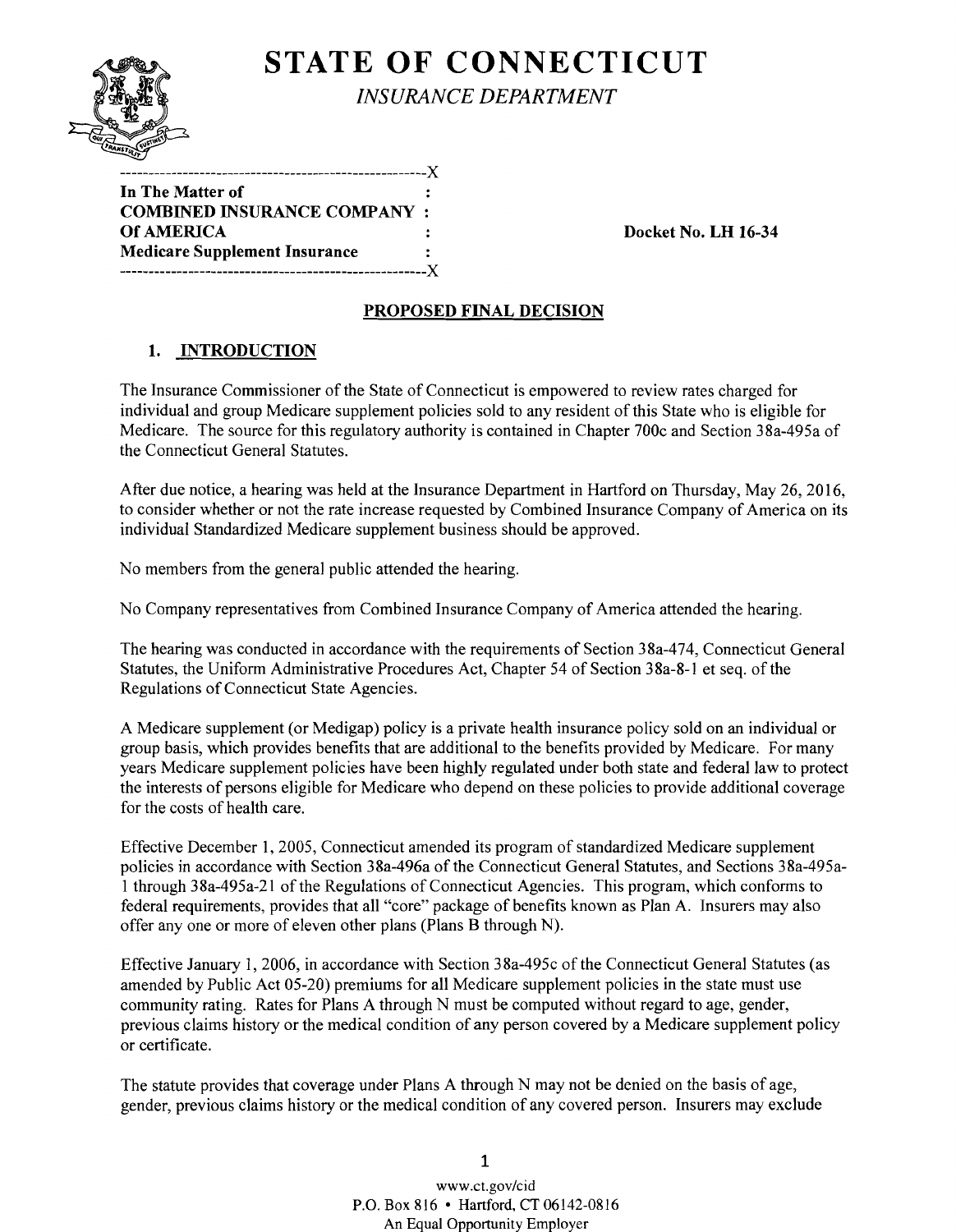benefits for losses incurred within six months from the effective date of coverage based on a pre-existing condition.

Effective October 1, 1998, carriers that offer Plan B or Plan C must make these plans as well as Plan A, available to all persons eligible for Medicare by reason of disability.

Insurers must also make the necessary arrangements to receive notice of all claims paid by Medicare for their insureds so that supplement benefits can be computed and paid without requiring insureds to file claim forms for such benefits. This process of direct notice and automatic claims payment is commonly referred to as "piggybacking" or "crossover".

Sections 38a-495 and 38a-522 of the Connecticut General Statutes, and Section 38a-495a-10 of the Regulations of Connecticut Agencies, state that individual and group Medicare supplement policies must have anticipated loss ratios of 65% and 75%, respectively. Under Sections 38a-495-7 and 38a-495a-10 of the Regulations of Connecticut Agencies, filings for rate increases must demonstrate that actual and expected losses in relation to premiums meet these standards, and anticipated loss ratios for the entire future period for which the requested premiums are calculated to provide coverage must be expected to equal or exceed the appropriate loss ratio standard.

Section 38a-473 of the Connecticut General Statutes provides that no insurer may incorporate in its rates for Medicare supplement policies factors for expenses that exceed 150% of the average expense ratio for that insurer's entire written premium for all lines of health insurance for the previous calendar year.

#### II. **FINDING OF FACT**

After reviewing the exhibits entered into the record ofthis proceeding, and utilizing the experience, technical competence and specialized knowledge of the Insurance Department, the undersigned makes the following findings of fact:

- 1. Combined Insurance Company of America has requested a 20.0% rate increase on its individual standardized policy forms 14910-CT-A-414 & 14971R-CT-A (Plan A), a 15% increase on policy forms 14911-CT-F-414 & 14973R-CT-F (Plan F), 14972R-CT-C (Plan C) and 14981-CT-G (Plan G) and a 5% increase on policy form 14912-CT-N-414 (Plan N).
- 2. In-force policies:

| Plan                        | Connecticut | Nationwide |
|-----------------------------|-------------|------------|
|                             |             | 161        |
| $\mathcal{C}_{\mathcal{C}}$ |             | 4,192      |
| F                           | 318         | 5,377      |
| (ì                          | 38          | 136        |
| N                           |             | 80         |

- 3. The last rate increases were as follows: 3% for policy forms 14910-CT-A-414 (Plans A), 14911-CT-F-414 (Plan F), 14981-CT-G (Plan G) and 14912-CT-N-414 (Plan N). The last rate increase on policy form l4972R-CT-C (Plan C) was 6%. These rate increases were all implemented in 2015.
- 4. Combined Insurance certified that their expense factors are in compliance with section 3 8a-4 73, C.G.S.